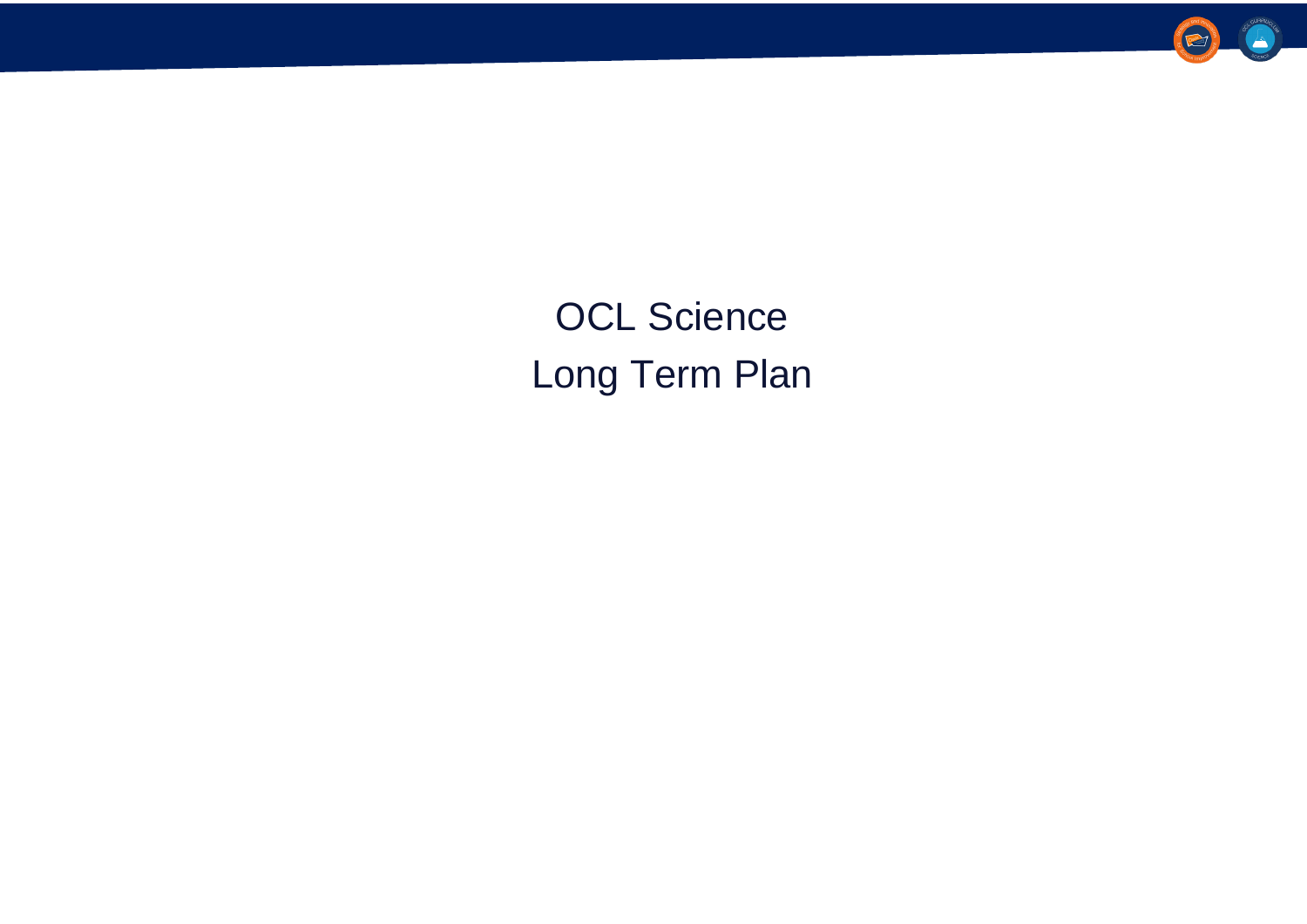This year is designed to provide students with a bridge between the concepts that they have covered in primary school and those that they will go on to study in secondary. It is assumed that all students will enter with a primary schools that will have had different levels of expertise. Within this year, we hope to embed the learning habits and routines that will ensure that these students go on to be successful learners during their time a

Each year is broken into the three disciplines. It is important that students understand the difference between these - biology is the study of multiple factors that effect living organisms and life, Physics, in contrast, measurable quantities that can be put into numerical relationships and chemistry draws heavily on the use of models and modelling footnote 55] to explain the behaviour of matter and routinely involves the synthesis of the

#### **Secure Substantive Knowledge:**

- Within the chemistry units, students will be introduced to the concept of particles and using models to explain how these behave. Students will also be introduced to the concept of physical and chemical changes and the p structure and in turn their properties.
- In Spring, during the physics unit, students will be introduced to the fundamentals of forces that objects have an effect on each other. This is put into context through the effect of forces on motion, stretching of an o energy cannot be created or destroyed, simply transferred from one store to another. They are introduced to generating electricity and how humans utilise energy transfers to our advantage.
- Finally, within Biology, students will gain an understanding of how we classify organisms into categories based on their features and behaviour. They will also begin to discern between different types of organism based on complex organisms. They learn how to use a microscope and how we can use this to compare plant and animal cells. During Year 7, we also begin to look at reproduction and how characteristics are passed on via an organisms g time.

Students are introduced to the key experimental vocabulary during the first half term of this year. This is then built on through a series of short investigations where students follow simple methods, choosing appropriate graphs & describe simple relationships. They also begin to apply mathematical concepts such as substituting into a given equation, calculating means and rounding to two decimal places. They also begin to use simple unit co science and there is the option to have discussions around the lack of diversity within this community of scientists. Students also begin to look at the impact of science on our lives & how we as humans have had an impact evolving will be introduced as students learn about the development of the periodic table and our understanding of fuels.

# **Secure Disciplinary Knowledge (inc. practical skills):**

| Year | Autumn 1                                                                                                                                                                                                                                                                                                                                                                                                                                                                                                                  | Autumn 2                                                                                                                                                                                                                                                                                                                                                                                                                                                                                                                                                  | Spring 1                                                                                                                                                                                                                                                                                                                                                                                                                                                                                                                              | Spring 2                                                                                                                                                                                                                                                                                                                                                                                                                                                                                                                                                               | Summer 1                                                                                                                                                                                                                                                                                                                                                                                                                                                                                                      | Summer 2                                                                                                                                                                                                                                                                                                                                                                                                                                                                                                                                                                                                                |
|------|---------------------------------------------------------------------------------------------------------------------------------------------------------------------------------------------------------------------------------------------------------------------------------------------------------------------------------------------------------------------------------------------------------------------------------------------------------------------------------------------------------------------------|-----------------------------------------------------------------------------------------------------------------------------------------------------------------------------------------------------------------------------------------------------------------------------------------------------------------------------------------------------------------------------------------------------------------------------------------------------------------------------------------------------------------------------------------------------------|---------------------------------------------------------------------------------------------------------------------------------------------------------------------------------------------------------------------------------------------------------------------------------------------------------------------------------------------------------------------------------------------------------------------------------------------------------------------------------------------------------------------------------------|------------------------------------------------------------------------------------------------------------------------------------------------------------------------------------------------------------------------------------------------------------------------------------------------------------------------------------------------------------------------------------------------------------------------------------------------------------------------------------------------------------------------------------------------------------------------|---------------------------------------------------------------------------------------------------------------------------------------------------------------------------------------------------------------------------------------------------------------------------------------------------------------------------------------------------------------------------------------------------------------------------------------------------------------------------------------------------------------|-------------------------------------------------------------------------------------------------------------------------------------------------------------------------------------------------------------------------------------------------------------------------------------------------------------------------------------------------------------------------------------------------------------------------------------------------------------------------------------------------------------------------------------------------------------------------------------------------------------------------|
|      | <b>Topic: Particles</b><br>(Chemistry)                                                                                                                                                                                                                                                                                                                                                                                                                                                                                    | Topic: Types of reaction and the periodic table<br>(Chemistry)                                                                                                                                                                                                                                                                                                                                                                                                                                                                                            | <b>Topic: Forces</b><br>(Physics)                                                                                                                                                                                                                                                                                                                                                                                                                                                                                                     | <b>Topic: Energy</b><br>(Physics)                                                                                                                                                                                                                                                                                                                                                                                                                                                                                                                                      | Topic: Interdependence and cells<br>(Biology)                                                                                                                                                                                                                                                                                                                                                                                                                                                                 | <b>Topic: Reproduction and Variation</b><br>(Biology)                                                                                                                                                                                                                                                                                                                                                                                                                                                                                                                                                                   |
|      | Routines and Expectations (optional)<br>Variables<br>3.<br>Accuracy<br>Equipment<br>Following a method<br>Drawing graphs<br>-6.<br>Maths in Science<br>States of matter (inc. density)<br>-8.<br>Changes of state<br>9.<br>Melting and boiling points (Practical)<br><b>Expansion and contractions (Demonstration)</b><br>Brownian Motion and the particle model<br>(Demonstration)<br>13. Types of transport<br>14. Atoms and elements<br>15. Compounds and mixtures<br>16. Symbols and formulae<br>17. Atomic Structure | <b>Physical and Chemical reactions</b><br>Pure substances and solubility<br>Rates of dissolving (Practical)<br><b>Filtration (Practical)</b><br>Crystallisation (linking to evaporation)<br>(Practical)<br>Simple Distillation (Demonstration)<br>6.<br>Chromatography (Practical)<br>8.<br><b>Acids and Alkalis</b><br>9.<br>Indicators (Practical)<br>10. Neutralisation (Practical)<br>11. The periodic table $-$ structure<br>12. History of the periodic table<br>13. Metals and non-metals<br>14. Alloys (EXT)<br>15. Ceramics, Polymers, Composite | Identifying forces - contact vs non-contact<br>Balanced and unbalanced forces<br><b>Resultant force</b><br>Newton's Laws (EXT)<br>5.<br>Friction- advantages and disadvantage<br>Streamlining-everyday examples and linked<br>to particles (EXT) (Practical)<br>Speed calculations<br>Distance-time graph<br>9.<br>Velocity-time graph<br>Hooke's Law- (Practical)<br>10.<br>11. Moments<br>12. Gravity, weight and mass<br>13. Solar system<br>14.<br>Day and night<br>15.<br>Seasons<br>16. Galaxies and universe<br>17. Light year | <b>Energy Stores</b><br>Energy transfers<br>Useful and wasted energy<br>Sankey diagrams (EXT)<br><b>Efficiency calculations</b><br>Energy in food<br>6.<br>Heating and thermal equilibrium<br>Conduction, convection and<br>-8.<br>radiation (Practical)<br>Preventing heat loss- practical<br>skills<br>10. The National Grid<br>11. Renewable and non-renewable<br>12. Generating electricity from<br>renewable and non-renewable<br>sources<br>13. Renewables- advantages and<br>disadvantages<br>14. Nuclear energy<br>15. Calculations: power and energy<br>costs | Living things: MRS NERG<br>5 Kingdoms and classes<br>Classification and keys<br>Food chains<br>Food webs<br>Pyramids of numbers<br>Pyramids of biomass (EXT)<br><b>Environment and habitats</b><br>9.<br>Competition<br>10. Sampling techniques (EXT)<br>(Practical)<br>11. Microscopes<br>12. Animal cells (Practical)<br>13. Plant cells (Practical<br>14. Microscope calculations (EXT)<br>15. Prokaryotic vs eukaryotic<br>16. Specialised cells<br>17. Stem cells<br>18. Cells, tissues, organs, systems | Male and female reproductive organs in<br>humans and plants<br>Gametes - humans and plants<br>Fertilisation in humans<br>Pregnancy and gestation<br>Effect of maternal lifestyle<br>Menstrual cycle<br>Pollination and seed dispersal<br>Quantitative investigations of dispersal<br>mechanisms<br>Genetic and environmental variation<br>q<br>10. Genetic cross diagrams (EXT)<br>11. Genetic diseases and sexual<br>determination (EXT)<br>12. Variation<br>13. Adaptation<br>14. Natural Selection<br>15. Selective Breeding<br>16. Endangered species and extinction<br>17. Biodiversity<br>18. Extremophiles (EXT) |

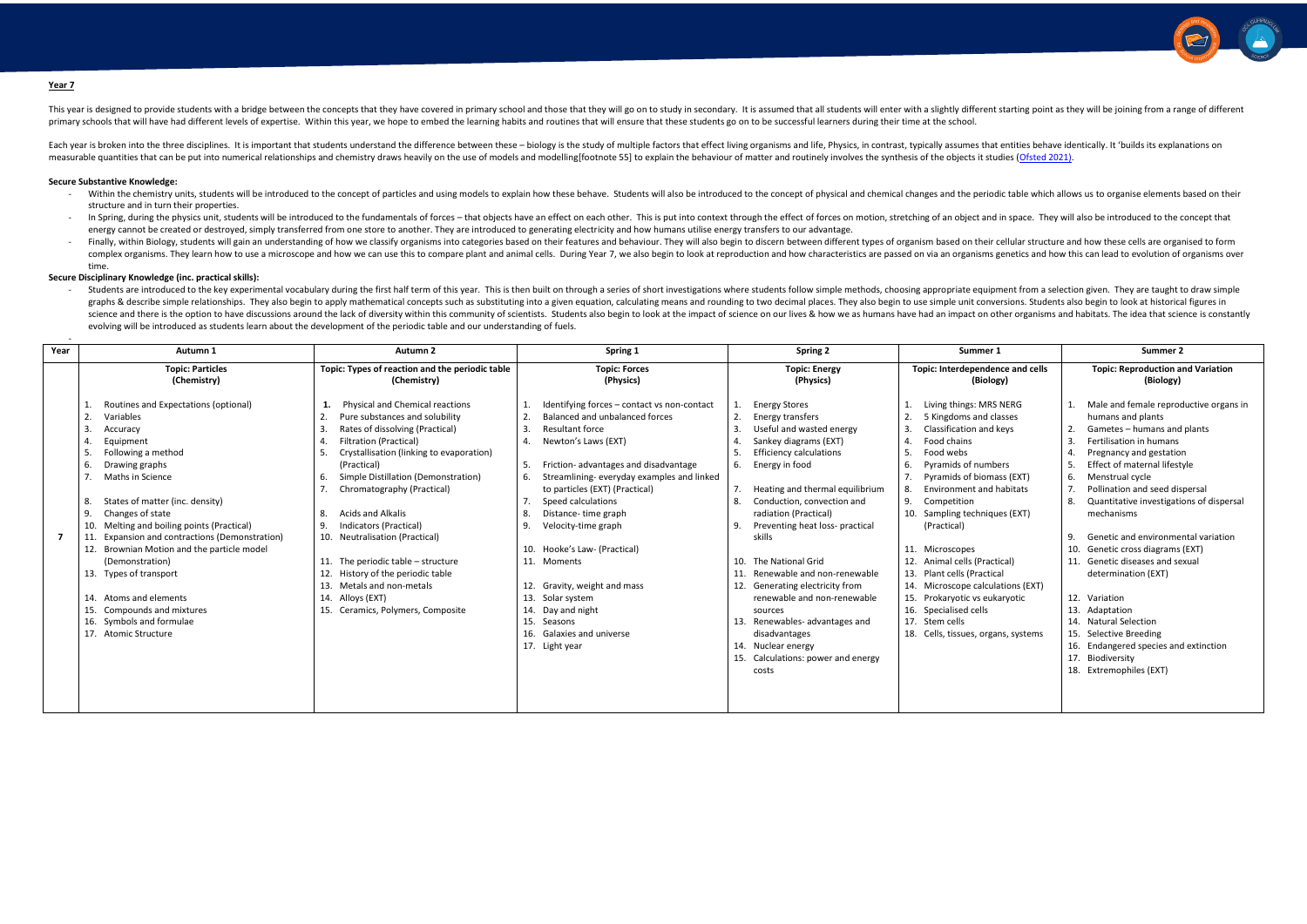#### **Secure Substantive Knowledge:**

- During Year 8 Physics, students visit the concept of transferring energy from one place to another through waves. They also investigate how these waves behave in different scenarios and the effect that we are then able t at the transfer of energy within electrical circuits and the use of a circuit to create electromagnets.
- Within the chemistry unit, students build on their knowledge of atoms and the periodic table to look at the structure of atoms and the arrangement of elements in the periodic table based on their properties and the effec chemical reactions and our representation of these using word and symbol equations. They conduct experiments to rank metals in order of their reactivity and use this knowledge to explain how metals can then be extracted fr of the Earth and discussions about how humans use the Earth's resources and the impact that we have on our planet.
- Students go on to study humans and plants as organisations, looking in particular at the systems that have evolved within both types of organism that allow them to grow and survive. Students build on their knowledge of dif interact with each other from Year 7 to explain how pathogens cause communicable diseases in humans and how our bodies have evolved to protect us from dying from these diseases. They also begin to look at how science has a illness**.**

#### **Secure Disciplinary Knowledge:**

- Students build on their knowledge of elements and compounds to start using symbols to represent these in common equations. They begin to write their own scientific predictions and hypotheses that they test using simple e start to draw scientific diagrams such as ray diagrams and circuit diagrams. They will begin to use data to draw simple graphs independently, complete simple calculations without help and expand their range of unit convers topics such as vaccinations and lifestyle choices. They will continue to develop the concept of a continually evolving bank of scientific ideas as they start to talk about our knowledge of transmissible diseases and the co

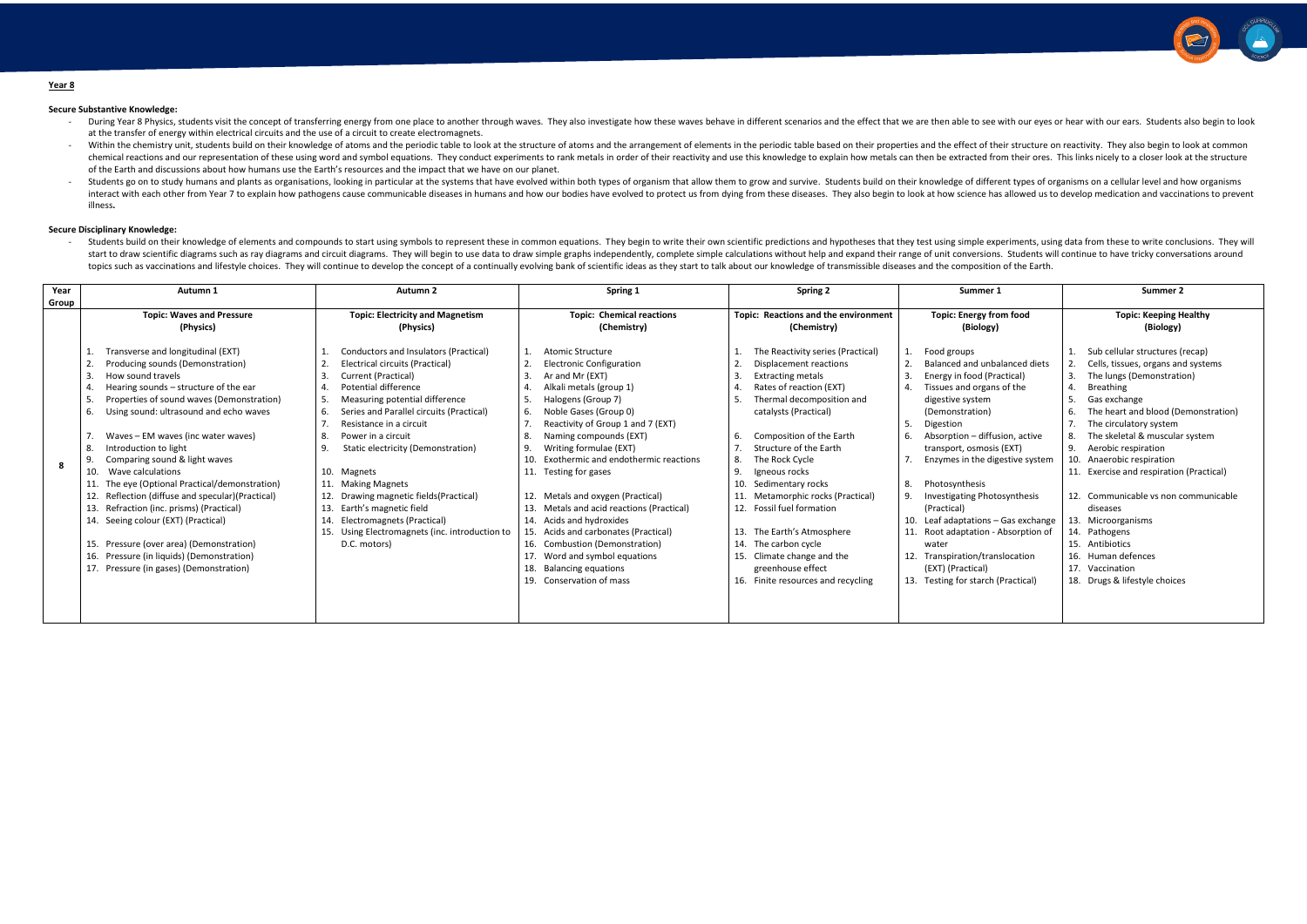#### **Secure Substantive Knowledge:**

- Students build on their chemistry knowledge of elements and compounds, looking at compounds and formulae used to represent these substances. They also begin to look at how our concept of an atom has changed over time. They table react and bond together and how this can be modelled using different types of diagram. This unit also builds on the knowledge of common reactions in Year 8 so that students are able to predict which substances will b these substances have been made. Students are introduced to electrolysis and how this can be used to separate more reactive elements from their ore and create substances like hydrogen and oxygen.
- Within Physics, students take a deeper look at waves and energy transfers, in particular looking at efficiency of these transfers and the GPE, kinestic energy and elastic potential energy store and how calculations allow u (should a closed system with no energy loss be used!). Students also start to observe and measure physical properties of waves, representing these using diagrams. Students will be introduced to the different types of quant quantitative effect of different forces on an objects motion and shape and begin to complete more complex calculations and graphical representations of data.
- Building on the use of the microscope in Year 7, students will look in more details at the types of cells. They will begin to discuss how humans use replication of cells to their advantage and how our concept of the human also look more closely at specific types of communicable disease and how new drugs are developed. They will begin to analyse more complex data sets, using this to draw conclusions. Finally, students will go on to look at t function and are susceptive to damage and how our knowledge of science has once again, allowed us to intervene and in lots of cases, identify the issue and put in place solutions.

- Within this unit, students are given plenty of opportunities to practice representing elements, compounds and general reactions using symbols. They begin to evaluate the limitations of using particular types of model to test these using the evidence to support their conclusions. They begin to identify anomalies and describe how to deal with them. They start to look at more complete relationships on a graph and use lines of best fit to ext wave diagrams and free body diagrams. They build on their use of the microscope in year 7 to discuss the use of one type of microscope over another.
- They continue to complete calculations of increasing difficulty, calculating means, rounding to a given number of decimal places and signficiant figures and converting a wider range of units without being prompted. There a knowledge base with discussions around the structure of the atom, developments in microscopes and how these have supported our understanding of scientific concepts. Students also begin to apply their knowledge of science t Earth and how this has at times, been wasteful.

#### **Secure Disciplinary Knowledge:**

| <b>Year Group</b> | Autumn 1                               | Autumn 2                                        | Spring 1                                          | Spring 2                                  | Summer 1                              | Summer 2                                               |
|-------------------|----------------------------------------|-------------------------------------------------|---------------------------------------------------|-------------------------------------------|---------------------------------------|--------------------------------------------------------|
|                   | <b>Topic: Chemistry Fundamentals</b>   | <b>Topic: Investigative Chemistry</b>           | <b>Physics - Energy and Waves</b><br>Topic:       | <b>Topic: Forces</b>                      | <b>Topic: Cell Biology</b>            | <b>Topic: Communicable Diseases</b>                    |
|                   |                                        |                                                 |                                                   |                                           |                                       |                                                        |
|                   | Knowledge:                             | Knowledge:                                      | Knowledge:                                        | Knowledge:                                | Knowledge:                            | Knowledge:                                             |
|                   | Changing states of matter              | 1. Ionic bonding part 1                         | Energy stores and energy transfers                | Scalar and vector quantities              | 1. Types of cells                     | Viral diseases                                         |
|                   | 2.<br>Atoms and elements               | 2.<br>Ionic bonding part 2                      | 2.<br>Open and closed systems                     | 2.<br>Types of forces                     | 2.<br>Specialised cells               | $\overline{2}$ .<br><b>Bacterial diseases</b>          |
|                   | Compounds and formulae<br>3.           | -3.<br>Properties of ionic bonding              | $\overline{3}$ .<br>Work done                     | $\overline{3}$ .<br>Weight                | 3.<br>Tissues, organs and systems     | Fungal and protists                                    |
|                   | Pure substances and solutions<br>4.    | Covalent bonding<br>4.                          | 4.<br>Power                                       | <b>Resultant forces</b><br>$\overline{4}$ |                                       | Our barriers to diseases                               |
|                   | 5.<br>Separation techniques            | 5.<br>Properties of covalent structures         | 5.<br>Efficiency calculations                     | 5.<br>Vector diagrams                     | Introducing microscopes<br>4.         | The immune system                                      |
|                   | (Demonstration)                        | 6.<br><b>Giant covalent structures</b>          | 6.<br>Insulation                                  | 6.<br>Speed and velocity                  | 5<br><b>RP: Using Microscopes</b>     | Vaccinations<br>6.                                     |
|                   | Chromatography (R. Practical)          | $\overline{7}$<br>Nanoparticles (Separate only) | 7.<br>Investigating thermal insulators (Practical | Distance time graphs                      | 6.<br>Types of microscope             | Medicines                                              |
|                   |                                        | 8.<br><b>Metallic Bonding</b>                   | $-R$ for Separate only)                           | 8.<br>Acceleration and deceleration       |                                       |                                                        |
|                   | <b>Changing Atomic Theories</b>        | 9.<br>Comparing and contrasting types of        | Gravitational potential energy<br>8.              | 9.<br>Velocity time graphs                | DNA (bases and monomers =<br>7.       | Multiplying bacteria (Separate only)                   |
|                   | Protons, Neutrons and Electrons<br>8.  | bonding                                         | 9.<br>Kinetic energy                              | 10.<br><b>Terminal Velocity</b>           | separate only)                        | Culturing microorganisms<br>9.                         |
|                   | 9.<br>Electron configuration           |                                                 | 10.<br>Elastic potential energy                   | 11.<br>Newton's first law                 | The Human Genome<br>8.                | 10. Investigating Antiseptics (part 1) (Practical - R. |
|                   | 10. Isotopes and relative atomic mass  | 10. Word and symbol equations                   | 11. Multi-step calculations                       | 12.<br>Newton's second law                | 9.<br>Mitosis and the cell cycle      | separate only)                                         |
|                   | 11. The periodic table                 | 11. Balancing equations                         | (GPE/KE/EPE/Efficiency)                           | 13.<br>Inertia and inertial mass ((higher | 10. Incredible stem cells             | 11. Investigating antiseptics (part 2) (Practical - R. |
|                   | 12. The modern periodic table          | 12. Conservation of mass                        | Non-renewable resources<br>12.                    | only)                                     | 11. Therapeutic cloning               | separate only)                                         |
|                   | 13. Mini Quiz                          | 13. Metals and oxygen (Demonstration)           | 13.<br>Renewable resources                        | 14. Investigate Newton's Second Law of    | 12. Cloning plants (separate only)    | 12. Analysing Antibiotics                              |
|                   |                                        | 14. Metals and acid (Demonstration)             | 14. Comparison of energy resources                | motion (R. Practical)                     | 13. Cloning animals (Separate only)   |                                                        |
| 9                 | 14. Metals and non-metals              | 15. Metals and water (Demonstration)            |                                                   | 15. Newton's third law                    | 14. Asexual reproduction              |                                                        |
|                   | 15. Uses of metals                     | 16. Redox reactions (Higher only)               | 15. Mini Quiz                                     | 16.<br>Stopping distances                 | 15. Sexual Reproduction and Meiosis   | 13. Antibiotic resistance                              |
|                   | 16. Corrosion (Separate only)          | 17. Acids and bases                             |                                                   | 17.<br>Energy transfers in stopping       | 16. Sexual vs asexual reproduction    | 14. Developing new drugs (part 1)                      |
|                   | 17. Corrosion prevention (Separate     | 18. Acids - weak and strong (Separate only)     | 16. Introduction to waves                         | 18.<br>Momentum (higher only)             | 17. Examples of unusual reproduction  | 15. Developing new drugs (part 2)                      |
|                   | only) (Practical)                      | (Demonstration)                                 | 17. Waves equation                                | 19.<br>Momentum calculations (Separate    |                                       | 16. Monoclonal antibodies (Separate only)              |
|                   | 18. Transition metals (Separate only)  | 19. Neutralisation                              | 18.<br>Measuring period of a wave                 | only)                                     | 18. Inheritance (genetic cross        |                                                        |
|                   | 19. Typical properties (Separate only) | 20. RP: Soluble Salts                           | 19.<br>RP: Measuring speed of a wave using a      | 20.<br>Hooke's Law                        | diagrams)                             | 17. Scatter Graphs and Health                          |
|                   | 20. Alloys                             | 20. Reactivity series and displacement          | ripple tank                                       | 21. Relationship between force and        | 19. Family trees                      | 18.<br>Frequency tables and histograms                 |
|                   | 21. Properties and uses of alloys      | reactions (Practical)                           | 20. Measuring the speed of sound                  | extension                                 | 20. Genetic diseases and sex          | 19. Analysis data                                      |
|                   | 22. Alkali metals (Demonstration)      | 21. Ionic half equations for displacement       | 21. EM Spectrum                                   | 22.<br><b>Circular Motion</b>             | determination                         | 20. Mini Quiz                                          |
|                   | 23. Halogens                           | (Higher only)                                   |                                                   | 23.<br><b>Magnets</b>                     | 21. Protein Synthesis (Separate only) |                                                        |
|                   | 24. Noble Gases                        | 22. Reactivity series and extraction methods    |                                                   | 24. Magnetic fields                       |                                       | 21. Plant diseases (Separate only)                     |
|                   | 25. Gas tests                          | 23. Electrolysis of molten compounds (ionic     |                                                   | 25. Electromagnets                        |                                       | 22. Parts of the brain (Separate only)                 |
|                   | (Demonstration/Practical               | half equations - higher only)                   |                                                   |                                           |                                       | 23. Brain Surgery (Separate only)                      |
|                   |                                        | 24. Electrolysis of aqueous compounds (ionic    |                                                   |                                           |                                       | 24. The Eye (Separate only)                            |
|                   |                                        | half equations - higher only)                   |                                                   |                                           |                                       | 25. Myopia and hyperopia (Separate only)               |
|                   |                                        | 25. Electrolysis part 1 (R.Practical)           |                                                   |                                           |                                       |                                                        |
|                   |                                        | 26. Electrolysis part 2 (R. Practical)          |                                                   |                                           |                                       |                                                        |
|                   |                                        |                                                 |                                                   |                                           |                                       |                                                        |
|                   |                                        |                                                 |                                                   |                                           |                                       |                                                        |

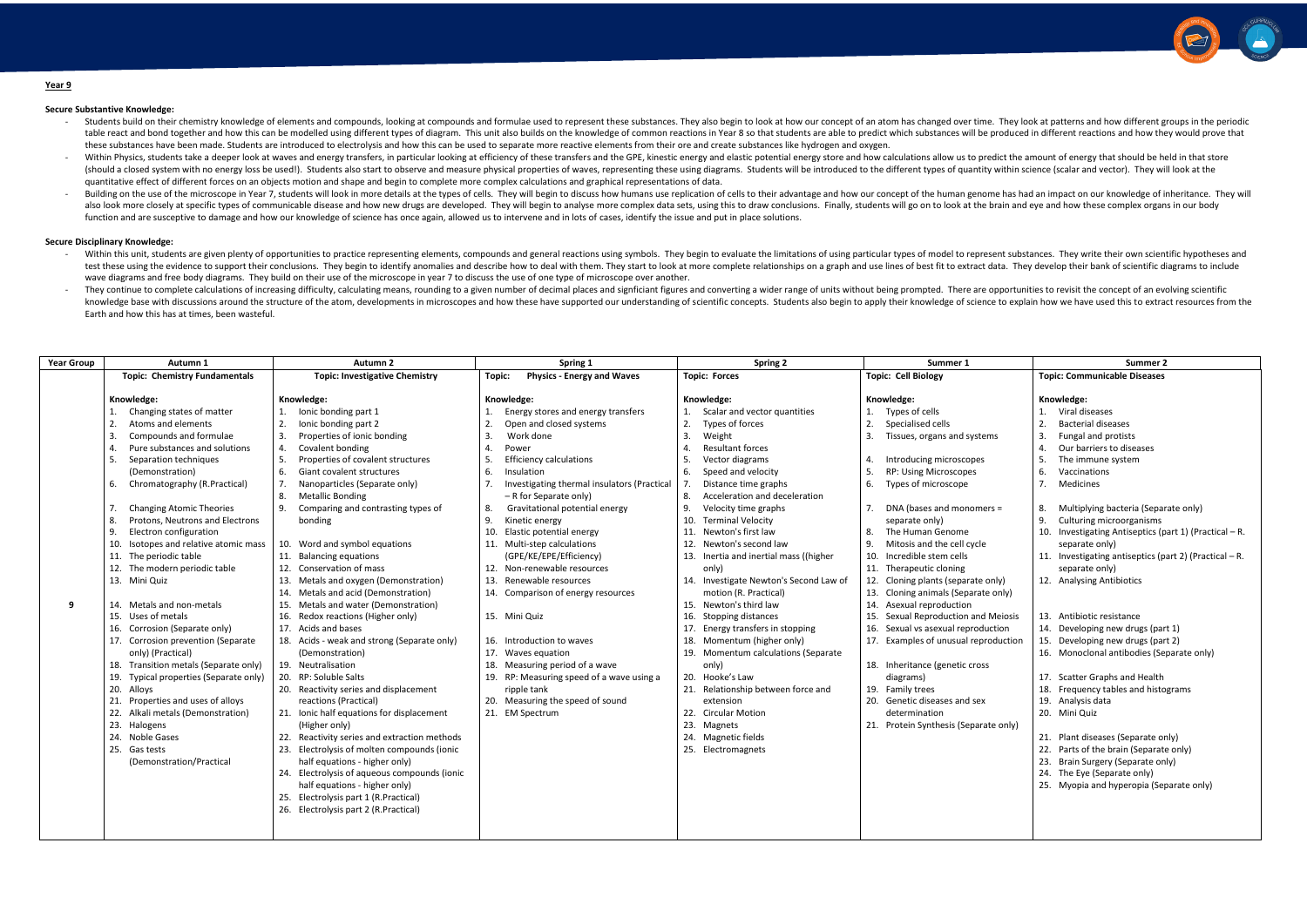#### **Secure Substantive Knowledge:**

- Students look further at humans being complex systems, looking at the different types of respiration and how the body is designed to ensure that these systems work effectively together. They use their knowledge of enzyme enzymes and therefore rates of reaction in the body. Developing their knowledge of how substances can move from one place to another, they look at examples of this happening in both humans and plants and how this is determ the work in Year 7, students also look at how complex the interactions between organisms can be and the effect that humans can have on disrupting these relationships and how humans can utilise other living organisms to the damaging this can be and how science can be used to help us to prevent this having a truly negative impact on ecosystems.
- Within the physics unit, students will look in more details at radiation. They will the interaction of light waves with different surfaces and substances, radiation from unstable radioactive atoms and the impact of gaining Finally, they will look at the impact of forces on different surfaces both in solids and fluids. Building on knowledge of circuits from Year 8, students will look at the relationship between current, potential difference a Finally, separate science students will revisit the magnitude of space and the role of different forces in the phenomenon that exist within our universe.
- Finally, students will use their knowledge of chemical reactions to look at factors affecting reactions quantitatively and qualitatively. They will build on their understanding of using equations to represent reactions to calculations. They will look further at the changes that have occurred to our planet since it's creation and the impact that humans are having during our life time. They will also learn about the use of resources by humans allow us to live our lives with more ease.

- Students use models to represent a range of different scientific phenomenon and can discuss the limitations of using these. They test hypotheses using more complicated scientific invetsigations and use the data from these of techniques that would be appropriate to use within an investigation and are able to discuss why they have chosen one over another. Students can decide on the most appropriate method to present data and are able to evalu accuracy and precision.
- Students can complete multistep calculations, round numbers to a number of decimal places and calculate the volume of different 3D shapes. They will also be able to use a tangent to complete quantitative analysis of data p Students will have discussion around the start of life, changing models of the solar system and our understanding of electricity. There will also be further opportunities to develop students knowledge of their impact on th
- scientific developments have impacted our lives (e.g. use of fertilisers, development of streetlights/automatic car lights etc).

#### **Secure Disciplinary Knowledge:**

| Year  | Autumn 1                                     | Autumn 2                                        | Spring 1                                               | Spring 2                                    | Summer 1                                              | Summer 2                                  |
|-------|----------------------------------------------|-------------------------------------------------|--------------------------------------------------------|---------------------------------------------|-------------------------------------------------------|-------------------------------------------|
| Group |                                              |                                                 |                                                        |                                             |                                                       |                                           |
|       | <b>Topic: Human Biology</b>                  | <b>Topic: Plant Biology</b>                     | <b>Topic: Nuclear and Thermal Physics</b>              | <b>Topic: Electricity and Astrophysics</b>  | <b>Topic: Reacting Substances</b>                     | <b>Topic: Humans and the Earth</b>        |
|       | Knowledge:                                   | Knowledge:                                      | Knowledge:                                             | Knowledge:                                  | Knowledge:                                            | Knowledge:                                |
|       | Aerobic respiration                          | 1. Food webs                                    | <b>EM Spectrum</b>                                     | <b>Electrical Circuits Introduction</b>     | Exothermic and endothermic reactions                  | The Early Earth's Atmosphere              |
|       | 2.<br>Anaerobic respiration                  | 2.<br>Predator and prey graphs                  | Investigating IR radiation (Separate only)<br>2.       | 2.<br>Calculating current                   | 2.<br>Temperature Changes (R.Practical)               | Theories of the atmosphere<br>2.          |
|       | $\overline{3}$ .<br>Fermentation (Practical) | 3.<br><b>Ecological Sampling techniques</b>     | (R.Practical)                                          | 3.<br>Current in circuits (practical)       | $\overline{3}$ .<br>Reaction profiles                 | 3.<br>The Greenhouse Effect               |
|       |                                              | 4.<br>Quadrats (R.Practical)                    | Reflection of light (Separate only)<br>3.              | 4<br>Potential Difference in circuits       | 4. Bond energies                                      | Effects of global warming<br>$\mathbf{4}$ |
|       | 4. The lungs                                 | 5.<br>Distribution patterns                     | Refraction of light (Separate only)<br>4.              | (practical)                                 |                                                       | Reducing our carbon footprint             |
|       | (Demonstration)                              | Pyramids of biomass and tropic levels<br>6.     | Investigating reflection and refraction of light<br>5. | 5.<br>Resistance in circuits                | Chemical cells and voltage (separate only)<br>5.      | The Harmful Effects of Combustion<br>6.   |
|       | 5.<br>The heart                              | 7.<br>Decomposers (Separate only)               | (separate only) (R.Practical)                          | Factors affecting resistance                | Rechargeable and non-rechargeable batteries<br>6.     |                                           |
|       | (Practical/Demonstration)                    |                                                 | Lenses (Separate only) (Demonstration)<br>6.           | (R.Practical)                               | (separate only)                                       | 7.<br>Resources used by humans            |
|       | Blood vessels and blood<br>6.                | 8. Plant cells, tissues and organs              | Magnification (Separate only)<br>7.                    | Ohm's Law<br>7.                             | Fuel Cells (Separate only)<br>7.                      | 8.<br>Sustainable development             |
|       | flow                                         | 9. Osmosis                                      | Colour (Separate only)<br>8.                           | 8.<br>Light Dependent Resistors             | 8. Half equations for fuel cells (Separate only)      | Potable Water<br>9.                       |
|       | Composition of blood                         | 10. Osmosis 1 (R. Practical)                    |                                                        | (Demonstration)                             |                                                       | 10. Desalination                          |
|       | 8.<br>Cardiovascular diseases                | 11. Osmosis 2 (R.Practical)                     | 9.<br>Atomic physics                                   | Thermistors (Demonstration)<br>9.           | 9. Measuring the rate of reaction                     | 11. Evaluating potable water methods      |
|       | 9.<br>Mini Quiz                              | 12. Active transport                            | 10. Radioactive decay                                  | 10.<br>Investigating non-Ohmic              | 10. Factors affecting rates of reaction               | 12. Analysing water samples               |
|       |                                              | 13. Transpiration & Translocation               | 11. The three types of decay                           | conductors (R.Practical)                    | 11. Drawing rates of reaction graphs                  | (R.Practical)                             |
|       | 10. Disease data 1                           | 14. Transpiration investigation (Practical)     | 12. Nuclear equations                                  | 11. Mini Quiz                               | 12. Factors affecting rates of reaction (R.Practical) | 13. Waste Water                           |
|       | 11. Disease data 2                           |                                                 | 13. Half life                                          |                                             | 13. Catalysts                                         | 14. Sewage Treatment                      |
|       | 12. Digestion                                | 15. Photosynthesis                              | 14. Half life calculations                             | 12. Mains electricity and AC & DC           | 14. Mini Quiz                                         | 15. Mini Quiz                             |
| 10    | 13. Enzymes                                  | 16. Photosynthesis (R. Practical)               | 15. Contamination and Irradiation                      | 13.<br>Plugs (Practical)                    |                                                       |                                           |
|       | 14. Testing for food groups                  | 17. Using glucose and nitrogen in plants        | 16. Uses of radiation                                  | Power calculations<br>14.                   | 15. Reversible reactions (Demonstration)              | 16. Phytomining and bioleaching           |
|       | (R.Practical)                                | 18. Limiting factors (higher only)              | 17. Background radiation                               | 15.<br>Work done calculations               | 16. Chatelier Principle (higher only)                 | 17. Life Cycle Assessment                 |
|       | 15. pH and Enzymes                           | 19. Inverse square law (higher only)            | 18. Evaluating hazards                                 | 16. Equations practice                      | 17. Factors affecting equilibrium (higher only)       | 18. Reduce, Reuse, Recycle                |
|       | (R.Practical)                                | 20. Mini Quiz                                   | Nuclear Fission and Fusion (Separate only)<br>19.      |                                             |                                                       |                                           |
|       | 16. Reaction rates in the                    |                                                 | 20. Mini Quiz                                          | 17. National Grid and Transformers          | 18. Word equations and conservation of mass           | 19. Ceramics (Separate only)              |
|       | body                                         | 21. Tropisms (Separate only)                    |                                                        | 18.<br>Transformers structure and           | 19. Relative Formula Mass                             | 20. Polymers (Separate only)              |
|       |                                              | 22. Plant hormones (Separate only)              | 21. Particle model - density and states                | equation (Separate only)                    | 20. Reacting Masses (higher only)*                    | 21. Thermosetting and thermosetting       |
|       | 17. Diffusion                                | 23. Germination 1 (Separate only)               | 22. Changes of state                                   | 19. Transformers power equation             | 21. Calculating mass of a solute                      | polymers (Separate only)                  |
|       | 18. Kidneys and the function                 | (R.Practical)                                   | 23. Heating and temperature                            | (Separate only)                             | 22. Calculating moles in a solution (higher only)     | 22. Glass (Separate only)                 |
|       | (Separate only)                              | 24. Germination 2 (Separate only) (R.           | 24. Calculating density (R.Practical)                  |                                             | 23. Using titration to calculate concentration        | 23. Reducing our human impact             |
|       | 19. Kidneys and ADH                          | Practical)                                      |                                                        | 20. Solar System (Separate only)            | (Separate only)                                       | (Separate only)                           |
|       | (Separate only)                              |                                                 | 25. Pressure in gases                                  | 21.<br>Life Cycle of a star (Separate only) | 24. Titrations Part 1 (separate only) (R. Practical)  |                                           |
|       | 20. Dissections and Data                     | 25. Carbon Cycle                                | Work done and pressure (Separate only)<br>26.          | 22.<br>Orbits (Separate only)               | 25. Titrations Part 2 (separate only) (R.Practical)   | 24. The Haber process 1 (Separate only)   |
|       | (Separate only)                              | 26. Water cycle                                 | 27. Calculating Pressure (Separate only)               | 23.<br>Orbits 2 (Separate only)             | 26. Explaining concentration (higher only)            | 25. Conditions graphs (Separate only)     |
|       | 21. Diffusion and Surface                    | 27. Decay (Separate only)                       | 28. Pressure at different depths (Separate only)       | 24. Red Shift and Expanding Universe        | 27. Calculating gas volume from relative formula      | 26. The Haber process 2 (Separate only)   |
|       | area (Practical)                             | 28. Biogas generators (Separate only)           | (Demonstration)                                        | (Separate only)                             | mass (Separate only)                                  | 27. NPK Fertilisers (separate only)       |
|       | 22. Diffusion in action                      | 29. Decay part 1 (Separate only) (R. Practical) | 29. Floating and sinking (Separate only)               | 25. The Big Bang Theory (Separate           | 28. Calculating gas volumes from balanced equations   | 28. Atom economy (Separate only)          |
|       |                                              | 30. Decay part 2 (Separate only) (R. Practical) | 30. The Atmosphere (Separate only)                     | only)                                       | (Separate only)                                       | 29. Percentage yield (Separate only)      |
|       |                                              |                                                 | 31. Mini Quiz                                          |                                             | 29. Testing for ions (Separate only)                  |                                           |

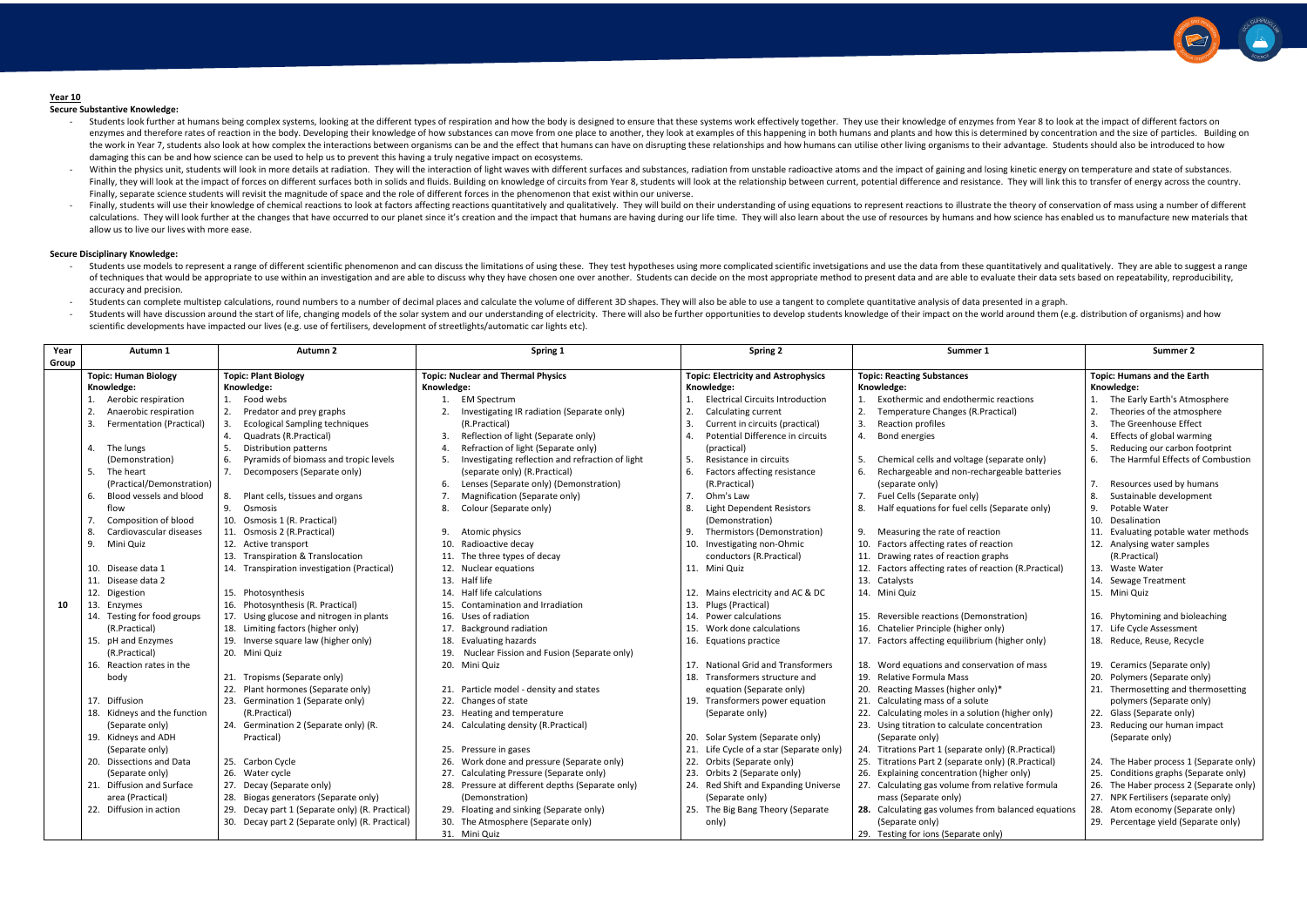| 32. Maintaining biodiversity<br>33. Food security (Separate only) | 32. Specific heat capacity<br>33. Investigating specific heat capacity (R.Practical)<br>34. Latent heat<br>35. Heating and cooling graphs | (Separate only)<br>27.<br>Black bodies (Separate only)<br>28.<br>Radiation and the Earth (Separate<br>only) | (R.Practical)<br>31. Testing for ions part 2 (Sepa<br>(R.Practical) |
|-------------------------------------------------------------------|-------------------------------------------------------------------------------------------------------------------------------------------|-------------------------------------------------------------------------------------------------------------|---------------------------------------------------------------------|
|                                                                   |                                                                                                                                           |                                                                                                             |                                                                     |
|                                                                   |                                                                                                                                           |                                                                                                             |                                                                     |
|                                                                   |                                                                                                                                           |                                                                                                             |                                                                     |
|                                                                   |                                                                                                                                           |                                                                                                             |                                                                     |
|                                                                   |                                                                                                                                           |                                                                                                             |                                                                     |
|                                                                   |                                                                                                                                           |                                                                                                             |                                                                     |
|                                                                   |                                                                                                                                           |                                                                                                             |                                                                     |
|                                                                   |                                                                                                                                           |                                                                                                             |                                                                     |
|                                                                   |                                                                                                                                           |                                                                                                             |                                                                     |
|                                                                   |                                                                                                                                           |                                                                                                             |                                                                     |
|                                                                   |                                                                                                                                           |                                                                                                             |                                                                     |
|                                                                   |                                                                                                                                           |                                                                                                             |                                                                     |
|                                                                   |                                                                                                                                           |                                                                                                             |                                                                     |
|                                                                   |                                                                                                                                           |                                                                                                             |                                                                     |
|                                                                   |                                                                                                                                           |                                                                                                             |                                                                     |
|                                                                   |                                                                                                                                           |                                                                                                             |                                                                     |



- 
- 

| ner 1                                                       | Summer 2 |
|-------------------------------------------------------------|----------|
| and application to<br>contexts                              |          |
| owledge and build<br>fferent topics when<br>ge of scenarios |          |
| Paper 1                                                     |          |
| y Paper 1                                                   |          |
| Paper 1                                                     |          |
|                                                             |          |
|                                                             |          |

These units of work have been placed here as they require students to have good conceptual understanding of a wide range of different topics. They require students to have this understanding as they link multiple topics to will struggle to have the working memory to be able to make these connections.

- Students start by looking at the use of biology to our advantage. The briefly revisit natural selection and evolution and then look at two outcomes of evolution the nervous and endocrine system that have allowed us to co
- Within the chemistry unit, students revisit bonding as this provides the fundamental knowledge for this unit. They then go on to look at how substances made of very similar elements, all covalently bonded together can ha
- Finally, within the physics unit, students look at the application of forces and energy in our lives.
- The content in this year is designed to finish by February in Year 11 to allow for some time to revise and practice core concepts that students may need additional support with.

# **Year 11**

# **Secure Substantive Knowledge:**

# **Secure Disciplinary Knowledge:**

- During this final unit, students are expected to be able to pull together all of the skills that they have developed over the previous five years. They build on their concepts of how scientific theories have developed, d at what has gone wrong and using this to develop hypotheses that can then be tested. They also make use of their knowledge of scientific diagrams to draw organic compounds and use these models to represent reactions that h - Students are expected to process data quantitatively and qualitatively from graphs and tables. They have opportunities to develop their use of multistep equations Students have opportunities to discuss fertility and cont
- religion. They also learn more about the impact of science on our lives for example in looking at our use of motor effect within Physics and stem cells within Biology and treatment of medical conditions using these.

| Year  | Autumn 1                                  | Autumn <sub>2</sub>                       | Spring 1                                     | Spring 2                                     | Summer 1                                | Summer 2 |
|-------|-------------------------------------------|-------------------------------------------|----------------------------------------------|----------------------------------------------|-----------------------------------------|----------|
| Group |                                           |                                           |                                              |                                              |                                         |          |
|       | Topic: Using biology to our advantage     | Topic: Organic Chemistry & polymers       | Topic: Application of forces & waves         | Interleaved practice and application to      | Interleaved practice and application to |          |
|       | Knowledge:                                |                                           |                                              | different contexts                           | different contexts                      |          |
|       | Classification                            | Knowledge:                                | Knowledge:                                   |                                              |                                         |          |
|       | Natural selection and evolution           | lonic bonding recap                       | Magnets                                      | Address gaps in knowledge and build on links | Address gaps in knowledge and build     |          |
|       | Comparing theories of evolution           | 2.<br>Metallic bonding recap              | Magnetic fields                              | between different topics when applied to a   | on links between different topics when  |          |
|       | (separate only)                           | 3.<br>Covalent bonding recap              | Electromagnets (Demonstration)               | range of scenarios                           | applied to a range of scenarios         |          |
|       | Evidence for evolution                    |                                           |                                              |                                              |                                         |          |
|       | Genetic cross diagrams part 1             | Crude Oil                                 | The Motor Effect (Flemings' left hand rule)  | Biology Paper 2                              | Physics Paper 1                         |          |
|       | Genetic cross diagrams part 2<br>6.       | Alkanes<br>-5.                            | (Demonstration)                              |                                              |                                         |          |
|       | Mendal and inheritance (separate only)    | Alkenes<br>6.                             | Magnetic Flux Density (higher only)          | <b>Chemistry Paper 2</b>                     | Chemistry Paper 1                       |          |
|       | Selective breeding<br>8.                  | <b>Bromine Test (Practical)</b>           | Generating electricity (Demonstration)<br>6. |                                              |                                         |          |
|       | Genetic engineering and modification      |                                           |                                              | Physics Paper 2                              | <b>Biology Paper 1</b>                  |          |
| 11    | 10.<br>Inheritance summary essay          | <b>Fractional Distillation</b><br>8.      |                                              |                                              |                                         |          |
|       |                                           | 9.<br>The Fractions                       | <b>National Grid and Transformers</b>        |                                              |                                         |          |
|       | The nervous system & synapses             | Cracking 1                                | Transformer structure (Separate only)<br>8   | Paper 2 mock exams                           |                                         |          |
|       | 12.<br>Conscious and unconscious reponses | 11. Cracking 2                            | Transformer power equation (Separate only    |                                              |                                         |          |
|       | Investigating human reaction time (R.     | 12. Polymers (Combined only)              | Applications of the motor effect and         |                                              |                                         |          |
|       | Practical) part 1                         | 13. Reducing our human impact (Combined   | generator effect (Separate only)             |                                              |                                         |          |
|       | Investigating human reaction time (R.     | only)                                     |                                              |                                              |                                         |          |
|       | Practical) part 2                         |                                           |                                              |                                              |                                         |          |
|       | 15.<br>Homeostasis                        | 14. Organic Compound diagrams (Separate   | 11. Radio waves (higher only)                |                                              |                                         |          |
|       | Thermoregulation (Separate only)<br>16.   | only)                                     | 12. Sound waves (Separate only)              |                                              |                                         |          |
|       | 17. Mini Quiz (optional)                  | Alkene reactions 1 (Separate only)<br>15. | 13. Uses of sound waves (Separate only)      |                                              |                                         |          |
|       |                                           | (Practical)                               |                                              |                                              |                                         |          |
|       | 18. The Endocrine system                  | 16. Alkene reactions 2 (Separate only)    |                                              |                                              |                                         |          |